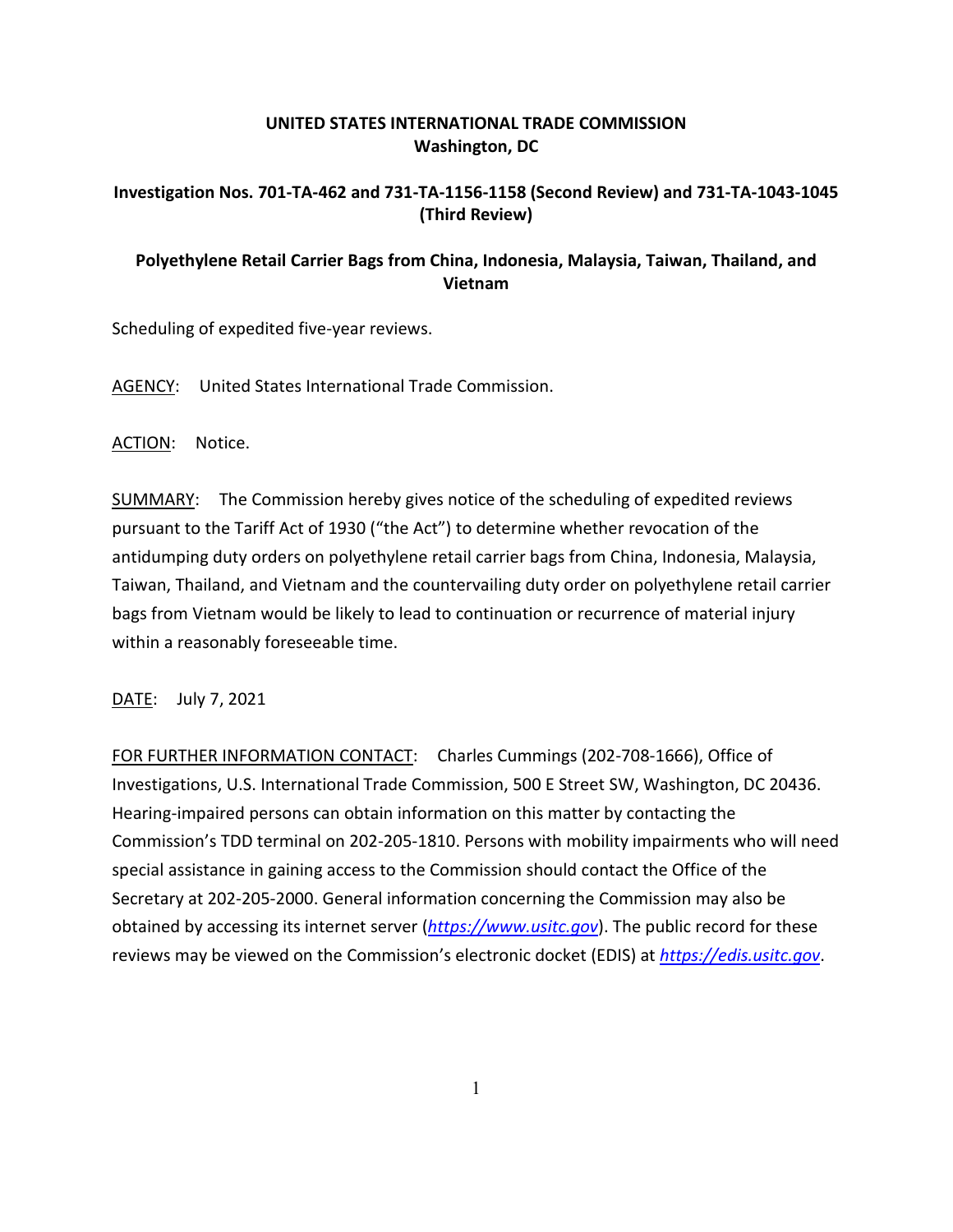## SUPPLEMENTARY INFORMATION:

Background.--On July 7, 2021, the Commission determined that the domestic interested party group response to its notice of institution (86 Fed. Reg. 17200, April 1, 2021) of the subject five-year reviews was adequate and that the respondent interested party group response was inadequate. The Commission did not find any other circumstances that would warrant conducting full reviews.<sup>1</sup> Accordingly, the Commission determined that it would conduct expedited reviews pursuant to section  $751(c)(3)$  of the Tariff Act of 1930 (19 U.S.C.  $1675(c)(3)$ ).

For further information concerning the conduct of these reviews and rules of general application, consult the Commission's Rules of Practice and Procedure, part 201, subparts A and B (19 CFR part 201), and part 207, subparts A, D, E, and F (19 CFR part 207).

Please note the Secretary's Office will accept only electronic filings at this time. Filings must be made through the Commission's Electronic Document Information System (EDIS, [https://edis.usitc.gov\)](https://edis.usitc.gov/). No in-person paper-based filings or paper copies of any electronic filings will be accepted until further notice.

Staff report.--A staff report containing information concerning the subject matter of the reviews has been placed in the nonpublic record, and will be made available to persons on the Administrative Protective Order service list for these reviews on September 13, 2021. A public version will be issued thereafter, pursuant to section 207.62(d)(4) of the Commission's rules.

Written submissions.--As provided in section 207.62(d) of the Commission's rules, interested parties that are parties to the reviews and that have provided individually adequate responses to the notice of institution, $<sup>2</sup>$  $<sup>2</sup>$  $<sup>2</sup>$  and any party other than an interested party to the</sup>

<span id="page-1-0"></span> $<sup>1</sup>$  A record of the Commissioners' votes is available from the Office of the Secretary and at the</sup> Commission's website.

<span id="page-1-1"></span> $2$  The Commission has found a joint response to its notice of institution filed by the Polyethylene Retail Carrier Bags Committee on behalf of six domestic producers of polyethylene retail carrier bags (Hilex Poly Company, LLC; Superbag LLC; Unistar Plastics, LLC; Command Packaging; Command Packaging Texas; and Roplast Industries, Inc.) to be adequate. Comments from other interested parties will not be accepted (*see* 19 CFR 207.62(d)(2)).